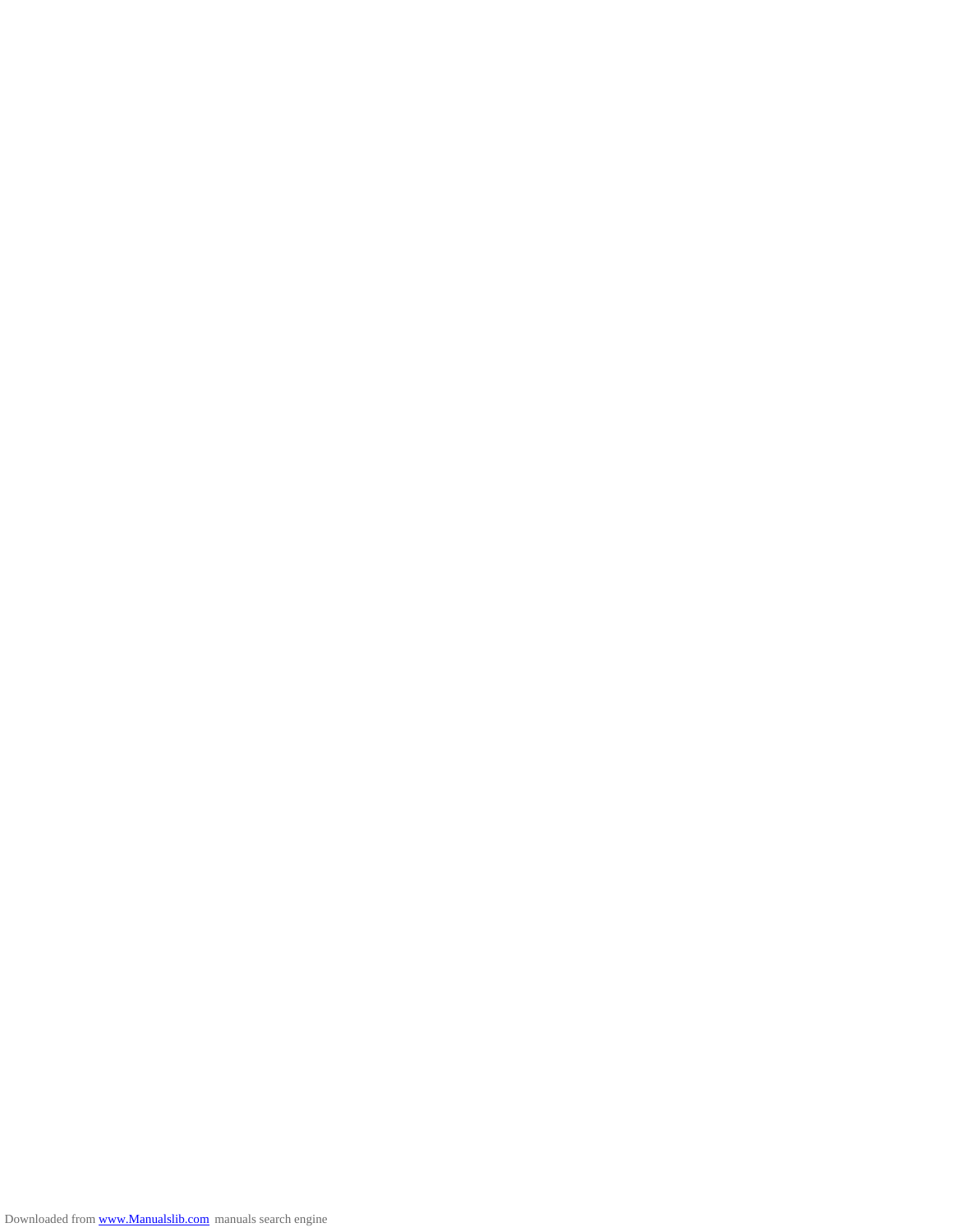

# TABLE OF CONTENTS

| SETTING THE SYSTEM CLOCK <b>CONDUCTED</b> UNIVERSITY OF A 15 YO FIND THE SYSTEM CLOCK CONDUCTED TO A 15 |  |
|---------------------------------------------------------------------------------------------------------|--|
|                                                                                                         |  |
|                                                                                                         |  |
|                                                                                                         |  |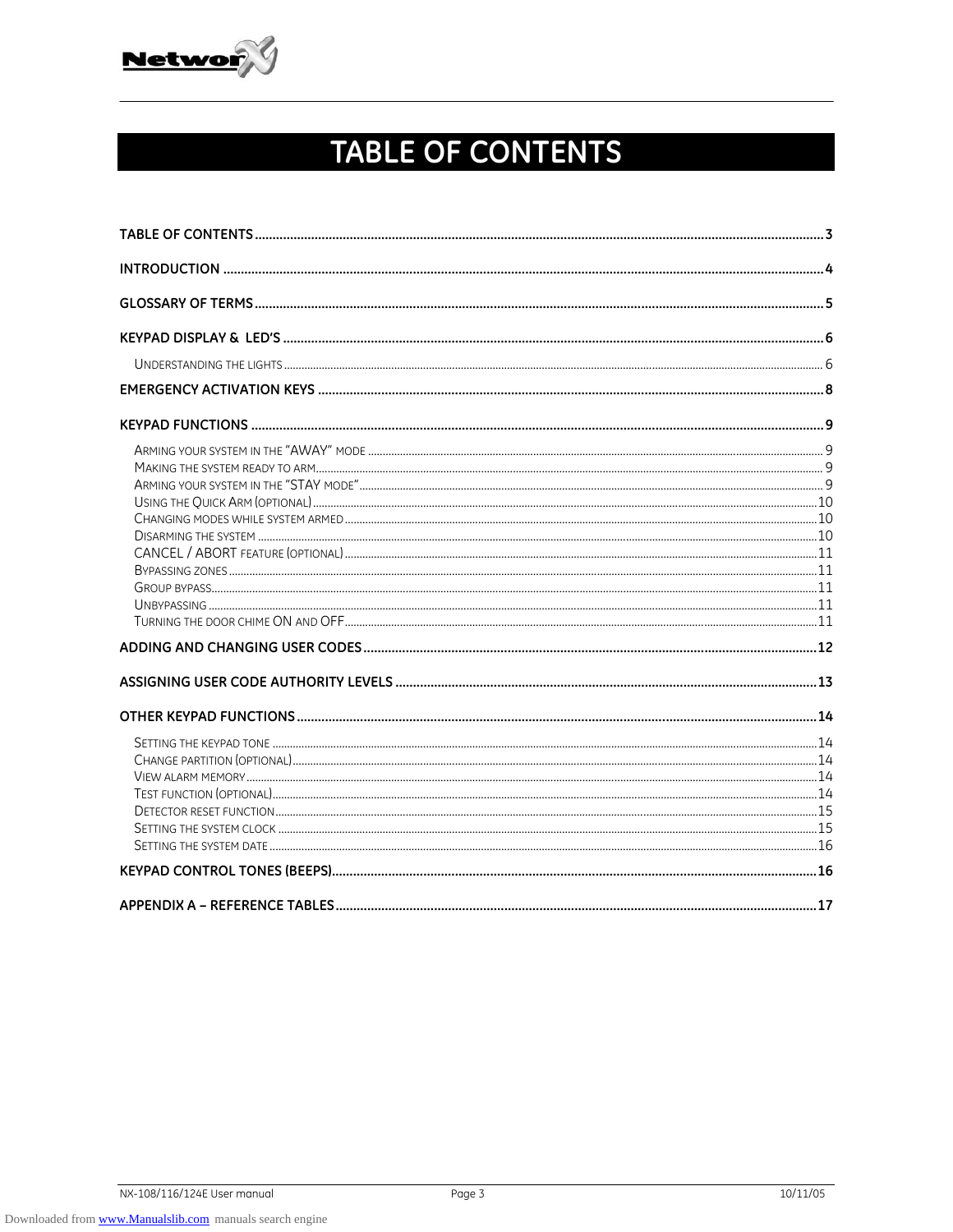

# **INTRODUCTION**

**This manual is furnished to help you understand your security system and become proficient in its operation. All users of your security system should read and follow the instructions in this booklet and, if possible, practice on the keypad control while your professional installer is on site. Failure to do so could result in the security system not working properly. Please keep this booklet in an accessible location for the life of the security system. If you do not understand any part of this manual you should notify your installing company.** 

The SECURITY CONTROL PANEL can be turned on (ARMED) and off (DISARMED) by entering a 4 or 6 digit code into the keypad control, which is similar to a telephone keypad. If your security control panel has been so programmed, you may be able to turn on (ARM) your system by simply pressing the [STAY] or [EXIT] key. The system must always be disarmed using a 4 or 6 digit code.

The LED keypad includes up to 35 lights and a built-in electronic sounder. These provide specific information relating to the status of the security system which is described in the booklet. Understanding what the lights and sounds mean will help you to easily operate your system.

#### **Keep in mind, the level of security you will obtain with this system relates specifically with two major factors:**

- 1. The quantity, quality and placement of security devices attached to this system.
- 2. The knowledge you have of the security system and how that knowledge is utilized in a weekly test of the complete system.

#### **You should be aware of the following facts when preparing a safety/security plan for your home/business:**

- 1. Your security system is an electronic device and is subject to failure or malfunction. Do not rely on it as your single source of security.
- 2. Your system should be tested weekly.
- 3. Your system will not work without power.
- 4. Warning devices will need to be loud enough, wired correctly, and properly placed to provide notification of an alarm event.
- 5. Smoke and heat detectors may not detect heat and smoke in all situations.
- 6. Use qualified security professionals to install and maintain your security system.
- 7. It may be possible to arm the security system without the backup battery connected. Your periodic test
- should be done with AC Power removed to verify the battery is connected and adequately charged.
- 8. Care should be taken to plug in and restrain the AC transformer after testing.

Please read the following information and instructions carefully before operating your security control system.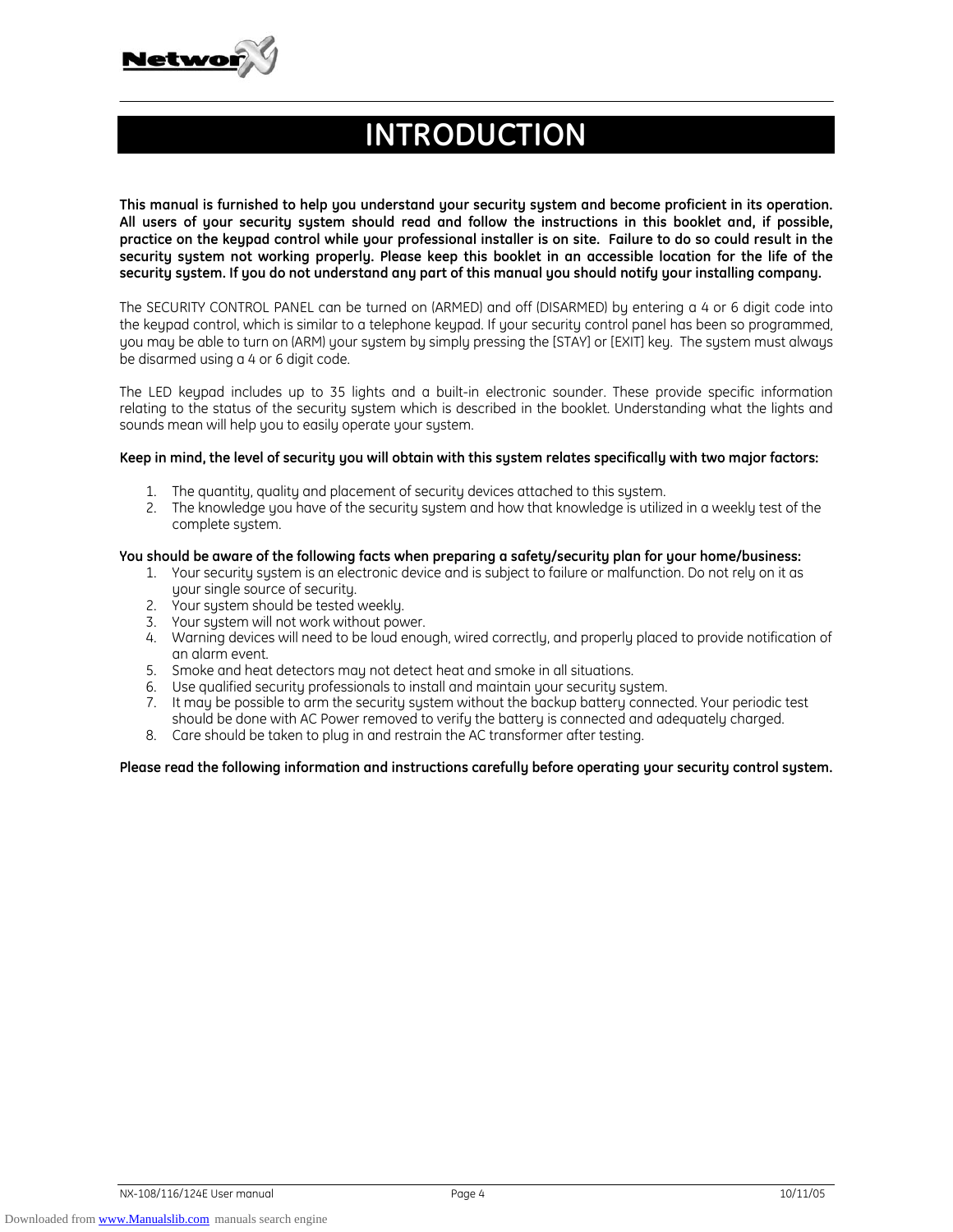

# **GLOSSARY OF TERMS**

| <b>Abort Delay</b><br><b>Authority Level</b><br><b>Central Station</b><br><b>Chime Feature</b> | An option that allows a delay in reporting to the central station.<br>The level of access an individual has when using an alarm panel.<br>The location where alarm data is sent during an alarm report.<br>An option that allows the keypad to sound a ding-dong whenever an entry/exit<br>door is opened. |
|------------------------------------------------------------------------------------------------|------------------------------------------------------------------------------------------------------------------------------------------------------------------------------------------------------------------------------------------------------------------------------------------------------------|
| Codes                                                                                          | Can be either User Codes (relating to a person) or Function Codes (a toggle switch to<br>turn specific functions on/off). NOTE: A system may have either four-digit codes or<br>six-digit codes, but not a mixture of the two.                                                                             |
| <b>Duress Code</b>                                                                             | An option that allows a special code to be sent to the central station that indicates<br>the alarm system is being operated under duress.                                                                                                                                                                  |
| <b>Forced Arming</b>                                                                           | An option that allows the system to be turned on (ARMED) with one or more zones<br>open. A system that is ready to be "force armed" will flash the ready icon. (Note:<br>Those zones that are not ready will not create an alarm.)                                                                         |
| <b>Function Code</b>                                                                           | A Function Code is either a four (4) or six (6) digit code that has been programmed<br>by the installer to operate a device.                                                                                                                                                                               |
| <b>Group Bypass</b>                                                                            | An option that allows the user to bypass multiple zones with a single operation.                                                                                                                                                                                                                           |
| Instant/Delay                                                                                  | An option that allows an instant alarm condition for Entry/Exit doors, or grants a<br>delay to allow someone to enter/exit the building without an alarm, or before<br>entering a user code to disarm.                                                                                                     |
| <b>Master Code</b>                                                                             | A master arm/disarm code that can program other user codes.                                                                                                                                                                                                                                                |
| <b>Partitioned System</b>                                                                      | A system divided into multiple areas in which its own user or users control each<br>area.                                                                                                                                                                                                                  |
| Perimeter                                                                                      | The outer edge of the protected area.                                                                                                                                                                                                                                                                      |
| Quick Arm                                                                                      | An option that allows you to turn on (ARM) the security system by pressing either<br>the [STAY] or [EXIT] key on the keypad control (for ARMING only) as programmed by<br>the installing company.                                                                                                          |
| <b>User Code</b>                                                                               | A four (4) or six (6) digit entry code used to arm or disarm the system.                                                                                                                                                                                                                                   |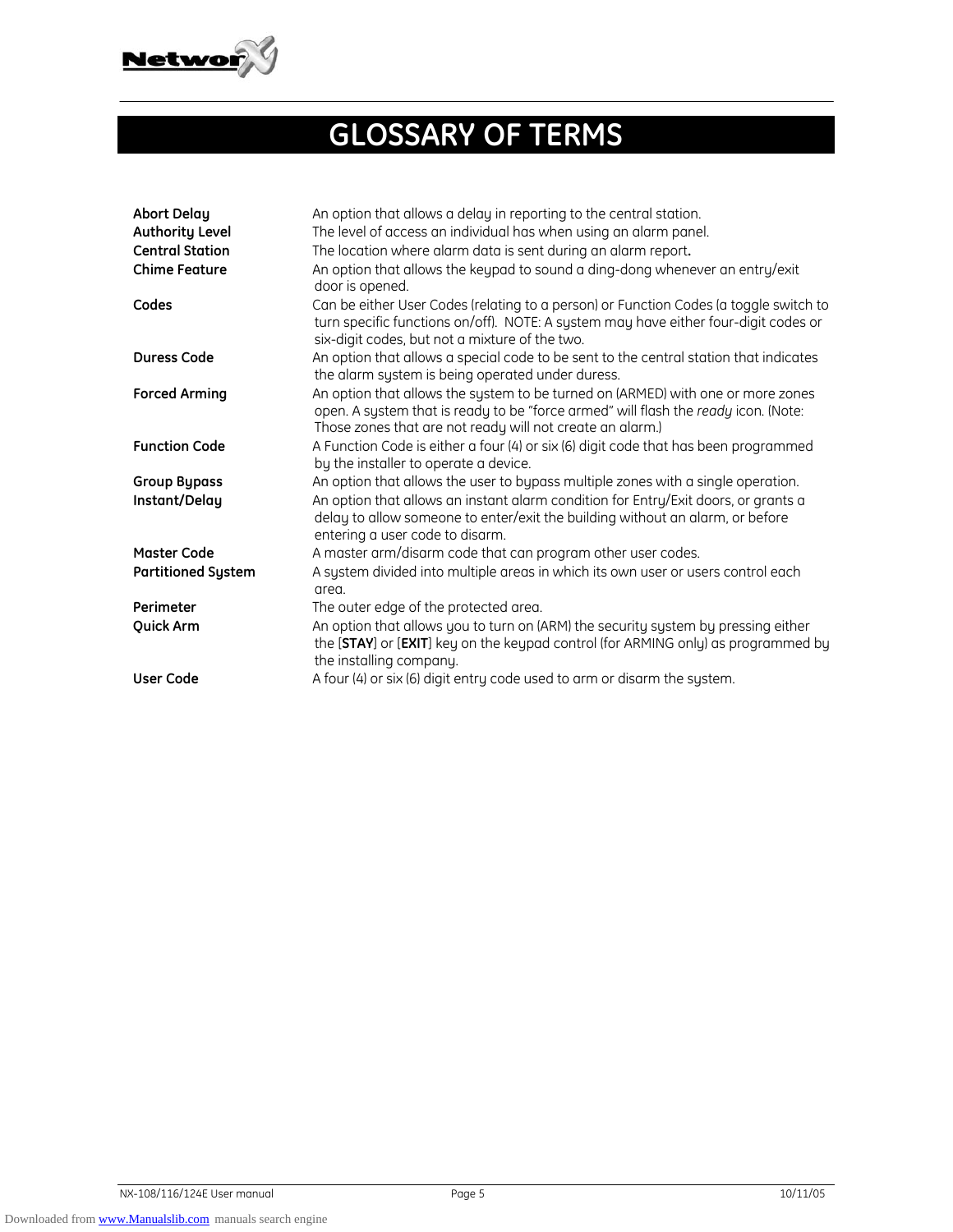

# **KEYPAD DISPLAY & LED'S**

# **Understanding the lights**



- **Armed Light** The *armed light* is "on" when the system is armed. The *armed light* is "off" when it is disarmed. The *armed light* will flash when there has been an alarm during the previous arm cycle.
- **Bypass Light** The *bypass light* is "on" when any zone in this keypad's partition is bypassed. If the *bypass light* is "off", no zones are bypassed.
- **Cancel Light** The *cancel light* will flash during an abort delay time. Entering a code followed by the [**CANCEL**] key during or after an alarm report to the central station will cause the *cancel light* to come on. It will stay on until the central station has received the cancel report. **NOTE: The cancel feature must be enabled.** (See "Cancel/Abort Feature")
- **Chime Light** The c*hime light* is "on" when the chime feature is "on"; "off" otherwise.
- **Exit Light** The *exit light* is "on" during the exit delay. Please note that the light will flash during the last 10 seconds of the exit delay as a warning that the time is running out. (The user may want to disarm the system if the *exit light* is flashing in order to prevent an alarm. The user may then rearm the system and exit before the delay expires.)
- **Fire Light** A steady *fire light* means a fire zone has been faulted. A rapidly flashing *fire light* means that a fire zone is in a trouble condition.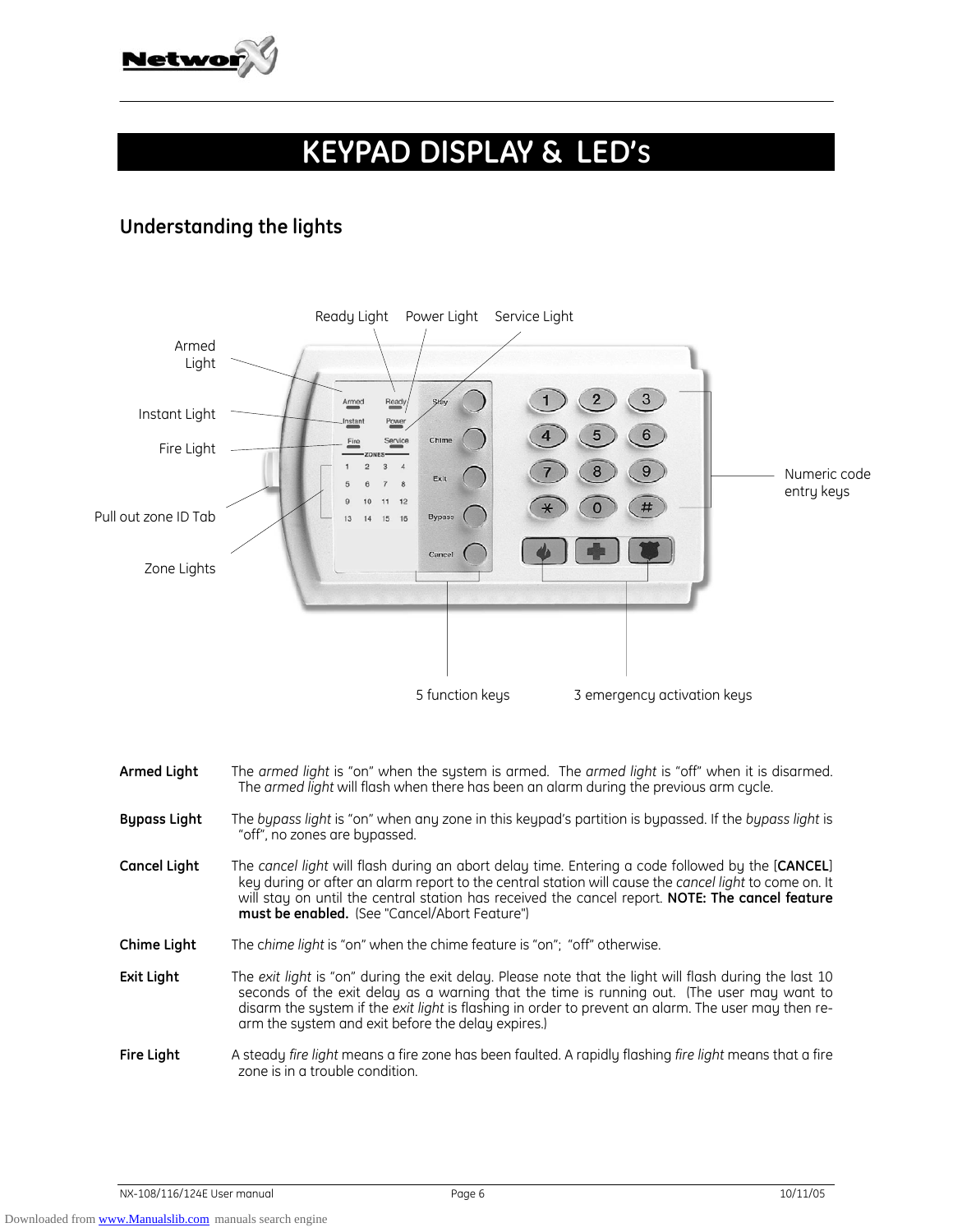

- **Power Light** The *power light* is on if the primary power is on. The *power light* will flash if the system has a low battery condition.
- **Ready Light** The *ready light* is "on" when the system is ready to arm and "flashes" if ready to force arm. The *ready light* is "off" when the system is not ready to arm because of a zone(s) being faulted.
- **Stay Light** The *stay light* is illuminated when all interior zones are bypassed.
- **Service Light** The *service light* will be "on" if the security system requires service. If the *service light* is "on, press the **[\*]** key followed by the **[2]** key to determine the service condition. One or more zone lights will illuminate indicating what service(s) is required. Call your service provider immediately for these problems. Below is a listing of what each digit means in a service condition.

| <b>LIGHT</b>   | <b>PROBLEM</b>                                                                                                                     |  |  |  |  |  |
|----------------|------------------------------------------------------------------------------------------------------------------------------------|--|--|--|--|--|
| $\mathbf{1}$   | SYSTEM FAULT - Press the [1] key. The zone light(s) that is                                                                        |  |  |  |  |  |
|                | illuminated corresponds to the system fault(s) below:                                                                              |  |  |  |  |  |
|                | Over Current Fault<br><b>Expander Low Battery</b><br>1<br>5                                                                        |  |  |  |  |  |
|                | $\overline{\mathbf{c}}$<br>Expander Box Tamper<br>Siren Trouble<br>6                                                               |  |  |  |  |  |
|                | 3<br><b>Box Tamper</b><br><b>Expander Trouble</b><br>7                                                                             |  |  |  |  |  |
|                | <b>Expander Power</b><br>Ground Fault<br>4<br>8                                                                                    |  |  |  |  |  |
|                | Note: Faults 1 & 2 are global in nature and will affect all                                                                        |  |  |  |  |  |
|                | partitions of a multi-partition system. Press the [#] key to                                                                       |  |  |  |  |  |
|                | return to the 1 of 8 service lights.                                                                                               |  |  |  |  |  |
| $\overline{2}$ | ZONE TAMPER - Press the [2] key and the zone light(s) will                                                                         |  |  |  |  |  |
|                | illuminate showing the zone(s) that are tampered. Press the [#] key                                                                |  |  |  |  |  |
|                | to return to the 1 of 8 service lights.                                                                                            |  |  |  |  |  |
| $\overline{3}$ | ZONE LOW BATTERY - Press the [3] key. The zone light(s) will                                                                       |  |  |  |  |  |
|                | illuminate showing which zone(s) has a low battery. This only                                                                      |  |  |  |  |  |
|                | applies to wireless zones. Press the [#] key to return to the 1 of 8                                                               |  |  |  |  |  |
|                | service lights.                                                                                                                    |  |  |  |  |  |
| 4              | ZONE LOSS OF SUPERVISION - Press the [4] key and the zone                                                                          |  |  |  |  |  |
|                | light(s) will illuminate showing which zone(s) has loss of                                                                         |  |  |  |  |  |
|                | supervision. This only applies to wireless zones. Press [#] key to                                                                 |  |  |  |  |  |
| $\overline{5}$ | return to the 1 of 8 service lights.                                                                                               |  |  |  |  |  |
|                | ZONE TROUBLE - Press the [5] key and the zone light(s) will<br>illuminate showing which zone(s) has a trouble condition. Press the |  |  |  |  |  |
|                | [#] key to return to the 1 of 8 service lights.                                                                                    |  |  |  |  |  |
| 6 <sup>4</sup> | TELEPHONE FAULT - Press the [6] key. The zone light(s) that is                                                                     |  |  |  |  |  |
|                | illuminated corresponds to the system fault(s) below:                                                                              |  |  |  |  |  |
|                | Line Trouble / Line Cut - This light will illuminate when there is<br>6                                                            |  |  |  |  |  |
|                | telephone line trouble or the telephone line has been cut. The                                                                     |  |  |  |  |  |
|                | service light will remain lit until the telephone trouble clears                                                                   |  |  |  |  |  |
|                | and a user code is entered.                                                                                                        |  |  |  |  |  |
|                | Auxiliary Comm Device Fail - Radio backup has failed.<br>7                                                                         |  |  |  |  |  |
| 7 <sub>4</sub> | FAILURE TO COMMUNICATE - This light will illuminate when there                                                                     |  |  |  |  |  |
|                | is a failure to communicate between your system and the central                                                                    |  |  |  |  |  |
|                | station.                                                                                                                           |  |  |  |  |  |
| 8 <sub>4</sub> | LOSS OF SYSTEM TIME - This light will illuminate when there has                                                                    |  |  |  |  |  |
|                | been a loss of power and your system clock needs to be reset.                                                                      |  |  |  |  |  |
| <b>EXIT</b>    | Press the [#] key to exit the Service Light mode.                                                                                  |  |  |  |  |  |
|                | Lota This fault is alohal in nature and will affect all partitions                                                                 |  |  |  |  |  |

N **Note: This fault is global in nature and will affect all partitions of a multi-partition system**.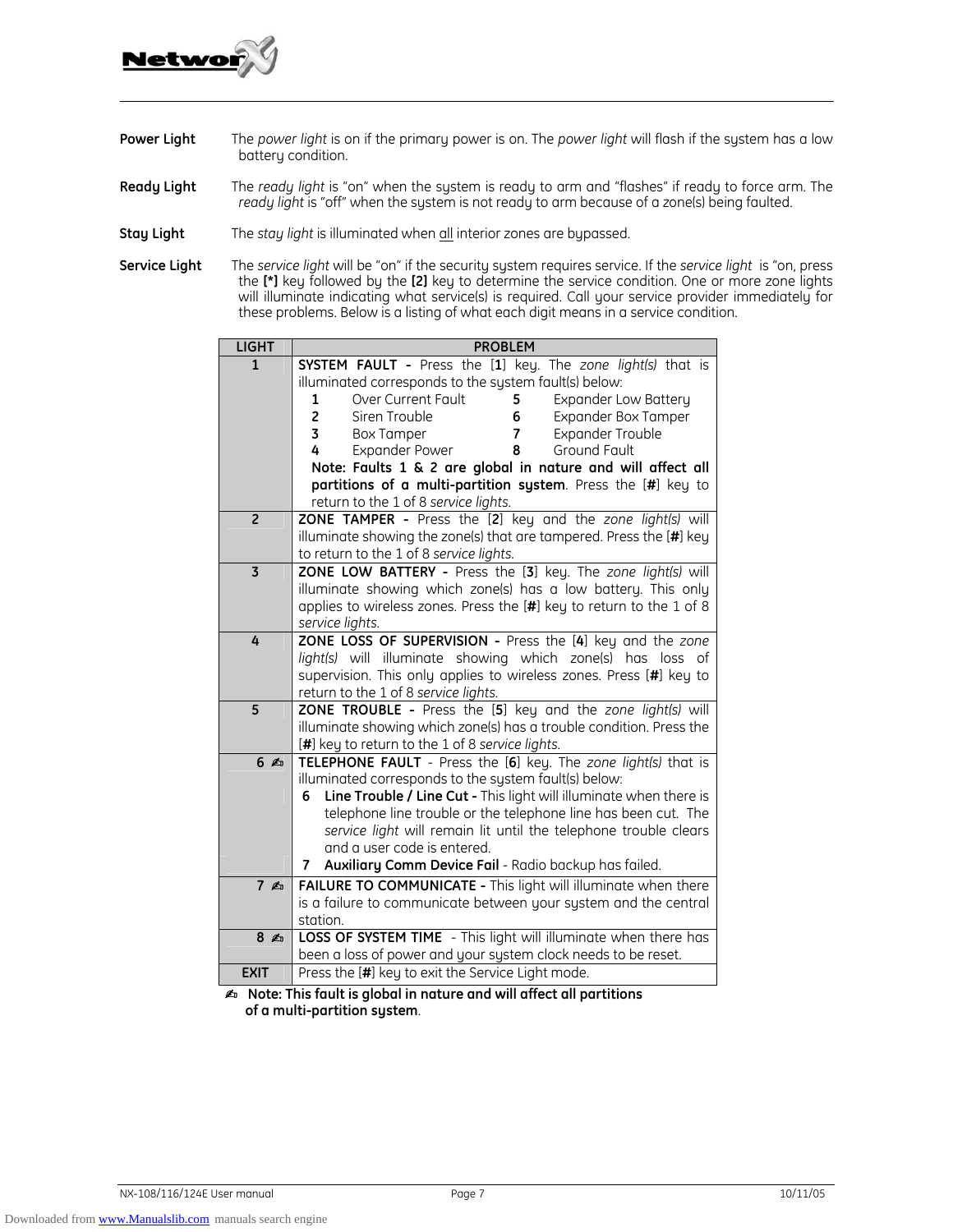

### **Zone Light** The *zone lights* are "off" when everything is normal. A *zone light* will be "on" if the zone has been bypassed. If a *zone light* is "flashing", that zone is in alarm or has been faulted. If a *zone light* is "flashing" rapidly, it means that the zone is in a trouble condition. Trouble conditions are

 *Tamper Hardware Low Battery Loss of supervision*

(A combination of Alarm/Fault and Tamper/Trouble will produce a rapid "flashing" light for a short period of time, followed by a slow "flashing" light.)

# **EMERGENCY ACTIVATION KEYS**







**NOTES:** You must hold these keus for 2 seconds to activate these functions. Your system may not be programmed for these activation keys. You should press these keys only in an emergency situation that requires response by emergency personnel. If your system is programmed for these functions, the following reports can be sent.

**Fire Key** – This key can activate the fire alarm when pressed for two seconds. If your system is connected to a monitoring center, an emergency report could be sent to that center.

**Auxiliary Emergency Key** – This key can activate the auxiliary alarm when pressed for two seconds. If your system is connected to a monitoring center, an emergency report could be sent to that center.

**Police (Panic/Hold-Up) Key** - This key can sound a local audible alarm when pressed for two seconds. If your system is connected to a monitoring center, an emergency report could be transmitted to that center. NOTE: Some Panic/Hold-Up alarms are programmed to be silent at the protected site while reporting an alarm to the monitoring center. Check with your installing company to determine how your security system will respond to the Panic/Hold-Up activation.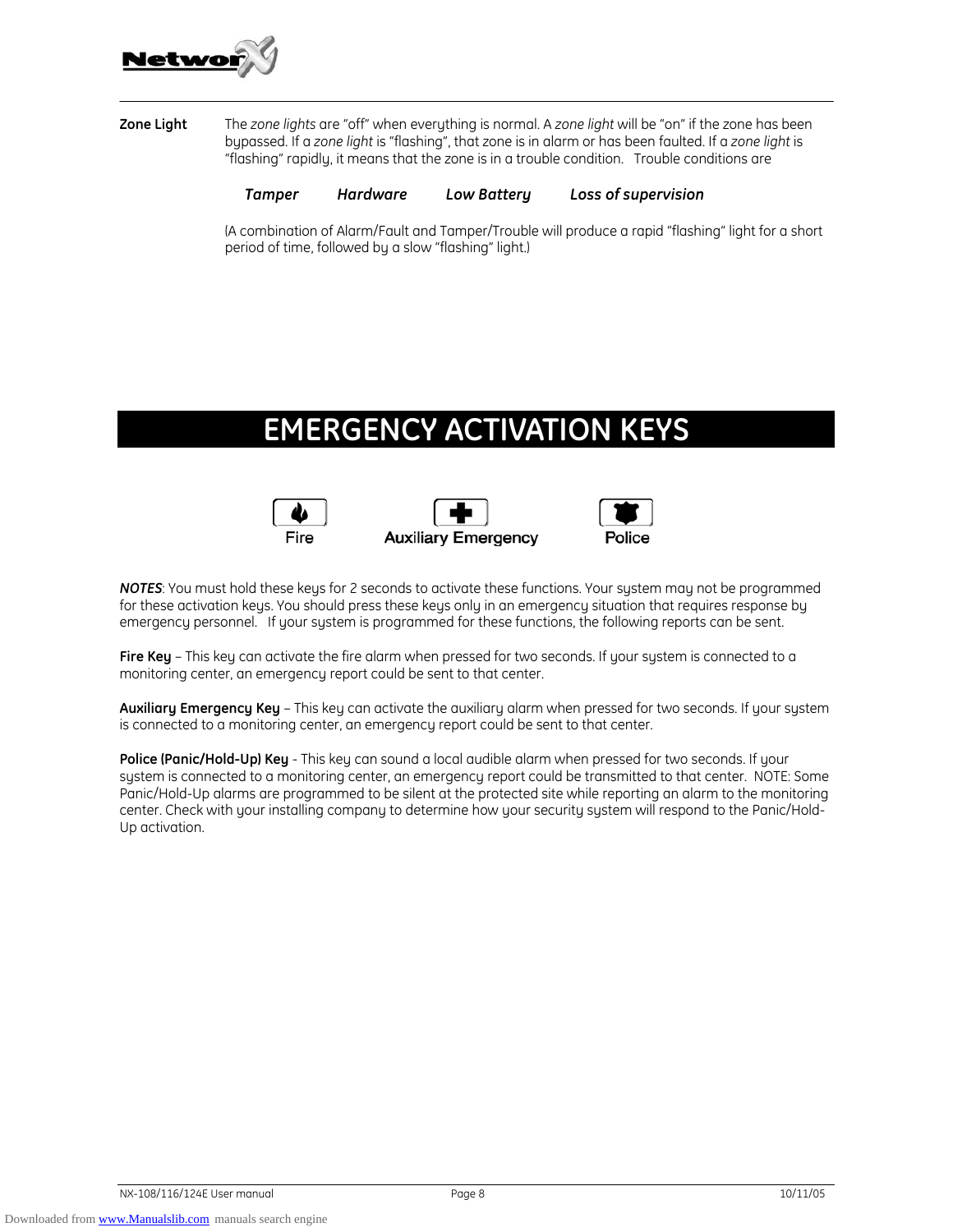

# **KEYPAD FUNCTIONS**

### **Arming your system in the "AWAY" mode**

AWAY is used when the user is away from the premise and wants the interior protected. Listed below are the steps to arm in the AWAY Mode:

Step 1 Close all protected doors and windows.

- Ready light will be on or flashing when all protected zones and sensors are secure.  **NOTE: If any zones are bypassed, a sensor in that zone can be violated without affecting the** *ready light.*
- The security system will not arm if the *ready light* is not on or flashing.
- If the *power light* is off, you have no AC power. Restore power if possible. If not, contact your installing company for service.
- If the *power light* is flashing, you have a battery failure. Contact your installing company for service.

Step 2 Enter your 4 or 6 digit user code to arm the system.

- The armed and exit lights will illuminate.
- You may now leave the building.

### **IMPORTANT!**

**The** *exit light* **will flash rapidly for the last 10 seconds of the exit delay as a warning to the user that the exit time is about to expire. The user may wish to disarm and rearm the system if more time is needed.** 

## **Making the system ready to arm**

If the ready light is not on or if it is flashing, a zone is not secure. To identify this zone check the *zone lights.* A *zone light* will be "on" if the zone has been bypassed. If a *zone light* is "flashing", that zone is in alarm or has been faulted. If a *zone light* is "flashing" rapidly, it means that the zone is in a trouble condition.

## **Arming your system in the "STAY mode"**

STAY is used when the user is inside the premise and wants protection around the perimeter. Listed below are the steps to arm in the STAY Mode:

Step 1 Close all protected doors and windows.

- Ready light must be on or flashing when all protected zones and sensors are secure.  **NOTE: If any zones are bypassed, a sensor in that zone can be violated without affecting the** *ready light.*
- The security system will not arm if the *ready light* is not on or flashing.
- If the *power light* is off, you have no AC power. Restore power if possible. If not, contact your installing company for service.
- If the *power light* is flashing, you have a battery failure. Contact your installing company for service.

Step 2 Enter your 4 or 6 digit user code. (Optional, if programmed.)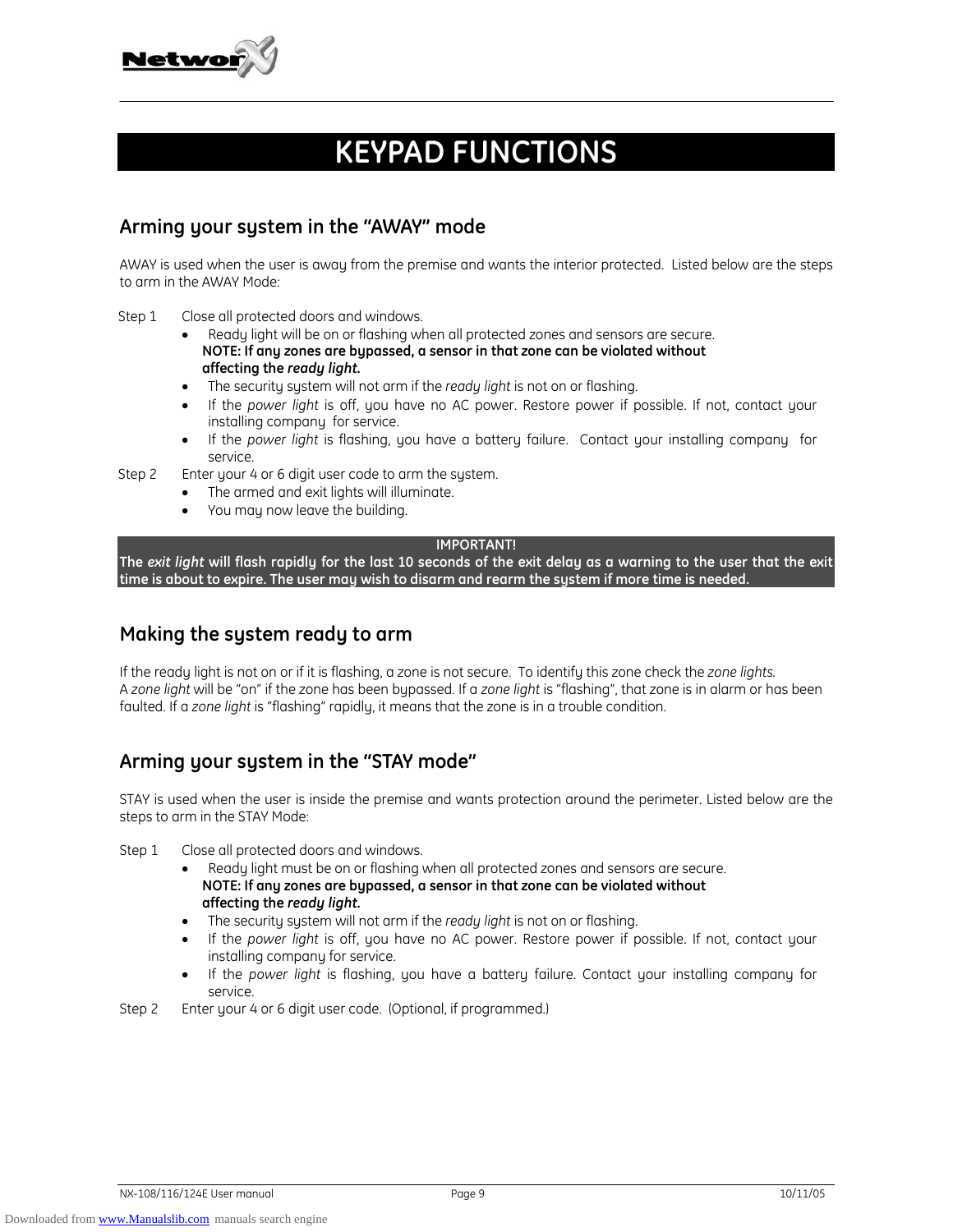

#### Step 3 • Press the [**STAY**] key.

- The *bypass light* will illuminate indicating that all interior zones are bypassed. (All interior devices will bypass automatically, giving the user freedom of movement within the interior area.)
- For each interior zone bypassed, the corresponding *zone light* will also illuminate. If any zone(s) have been bypassed previously by the user, the light(s) corresponding to the bypassed zone(s) will illuminate, alerting the user that a zone(s) may be unprotected and can be faulted without an alarm.
- The *stay light* will also illuminate. Note: normally, all entry/exit doors will be delayed.
- Step 4 To change entry/exit to "Instant", press the [**STAY**] key again.
	- The *instant light* will illuminate indicating that the entry/exit doors have no delay.
	- To change entry/exit to "Delayed", press the [**STAY**] key again.
	- The *instant light* extinguish indicating that the entry/exit doors are delayed.

## **Using the Quick Arm (optional)**

The Quick Arm feature may be used if it is enabled. Quick Arm will allow the user to arm the security system without entering a user code. Quick Arm in the AWAY mode is possbile by pressing the [**EXIT**] key. The system can be quick armed in the STAY mode by pressing the [**STAY**] key. This feature is used for ARMING ONLY, and will not disarm the security system. This is ideal for a maid or baby sitter code, etc.

## **Changing modes while system armed**

- Step 1 Pressing the [**STAY**] key will turn on/off (toggle) a delay on Entry/Exit doors and turn on/off (toggle) the *instant light*.
- Step 2 Press the [**BYPASS**] key at this time to turn on/off (toggle) all designated interior zones. **This is only possible if programmed by your installer ("bypass toggle" option set).**
- Step 3 When armed, pressing the [**EXIT**] key will start the Exit delay, enabling you to leave the building. **This is only possible if programmed by your installer ("re-exit" option set).**

### **IMPORTANT!**

The *instant light* needs to be off at this time if you plan on re-entering the building, otherwise you will create an alarm. You may re-initiate an entry/exit delay by pressing the [**STAY**] key again. The *instant light* will go out.

# **Disarming the system**

When you enter the protected area through one of the designated Entry/Exit doors, the keypad control will sound a solid tone for the duration of the entry delay time, or until you enter a valid code. After entering a valid code, the red *armed light* will go off and the tone will stop. The security system is now DISARMED. If a valid code is not entered before the end of the entry delay, an alarm will occur.

(**NOTE: If the red** *armed light* **is flashing during the entry delay, the alarm system has been activated in your absence. Leave the building immediately and call your alarm company and/or the police from a safe location**.)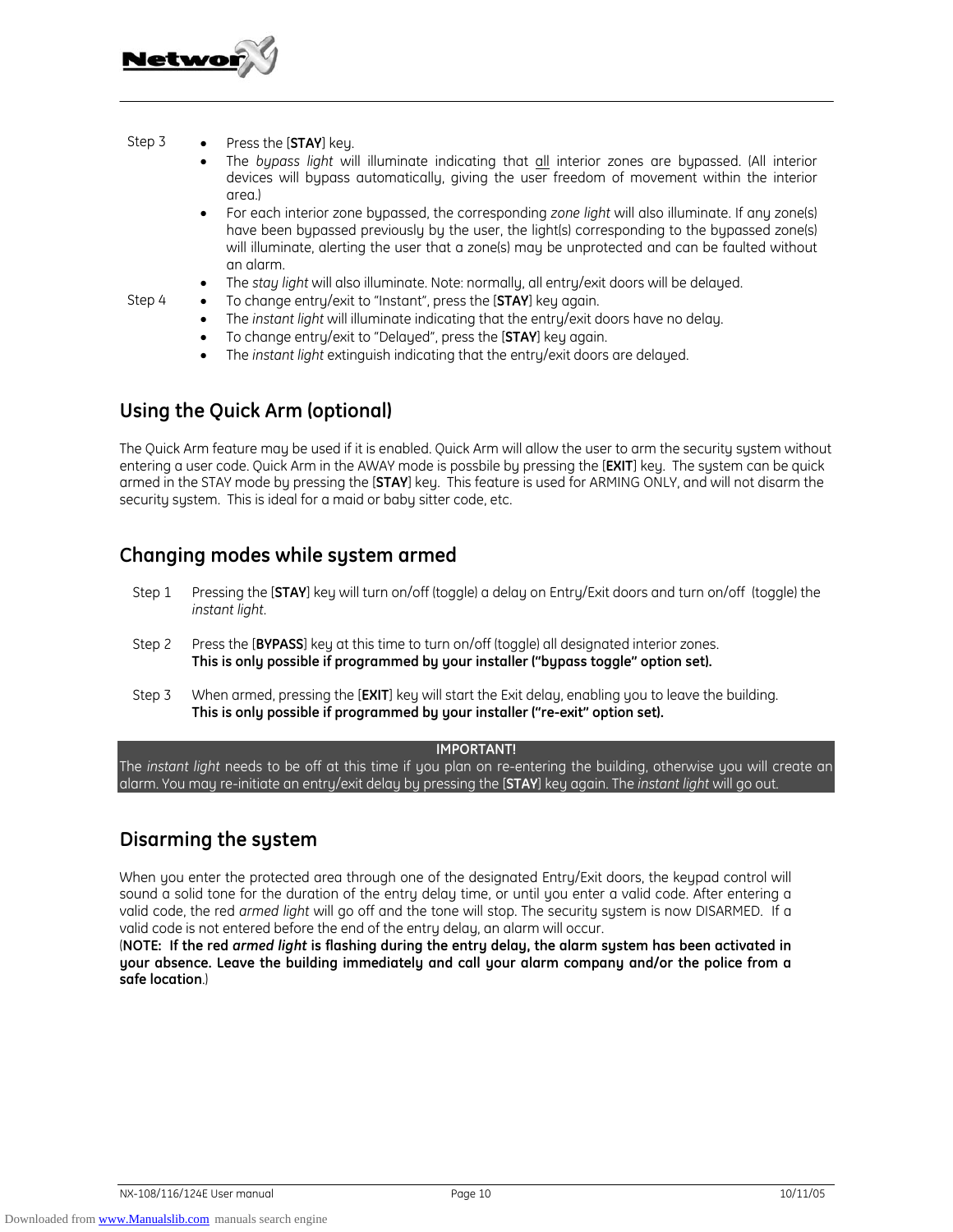

## **CANCEL / ABORT feature (optional)**

The *cancel light* will flash during an abort delay time. If a code is entered followed by the [**CANCEL**] key while this light is flashing, all abortable reports will stop the communication process. **NOTE: The abort feature must be enabled**. Entering a code followed by the [**CANCEL**] key during or after an alarm report to the central station will cause the *cancel light* to come on. It will stay on until the central station has received the cancel report. **NOTE: The cancel feature must be enabled.** 

## **Bypassing zones**

If you wish to bypass one or more zones, this must be done while the system is in the disarmed state. The following steps are used for bypassing zones:

- Step 1 Press the [**BYPASS**] key.
- Step 2 Enter user code, if required (optional). The *bypass light* flashes.
- Step 3 Enter 1 or 2 digits indicating the zone you wish to bypass. (Example: Press the [**1**] key for zone 1, press [**1**] [**2**] for zone 12.)
- Step 4 Press the [**BYPASS**] key again.
- Step 5 The corresponding *zone light* will illuminate indicating the zone has been bypassed. Repeat steps 3 and 4 for any other zone(s) that need to be bypassed.
- Step 6 Press the [**BYPASS**] key again -or- press the [**#**] key to exit the Bypass Mode. The *bypass light* will stop flashing upon exiting the Bypass Mode.

### **Group bypass**

By pressing the [**BYPASS**] key, followed by the [**0**] [**0**] key, then the [**BYPASS**] key again, all zones that are designated as group bypass zones will be bypassed. Press the [**BYPASS**] key again to exit group bypassing.

## **Unbypassing**

To manually unbypass zones, perform the bypassing procedure on a zone that is already bypassed. The corresponding light for that zone will go off when unbypassed.

**NOTE: All zones will automatically be unbypassed each time the system is disarmed.** 

# **Turning the door chime ON and OFF**

The door chime feature must be enabled by your installer. The door chime is turned on or off by pressing the **[CHIME]** key. If the chime is on, the chime light will be illuminated. If the chime is off, the chime light will be off. Each press of the **[CHIME]** key will toggle the chime feature on/off and produce a momentary ding-dong sound.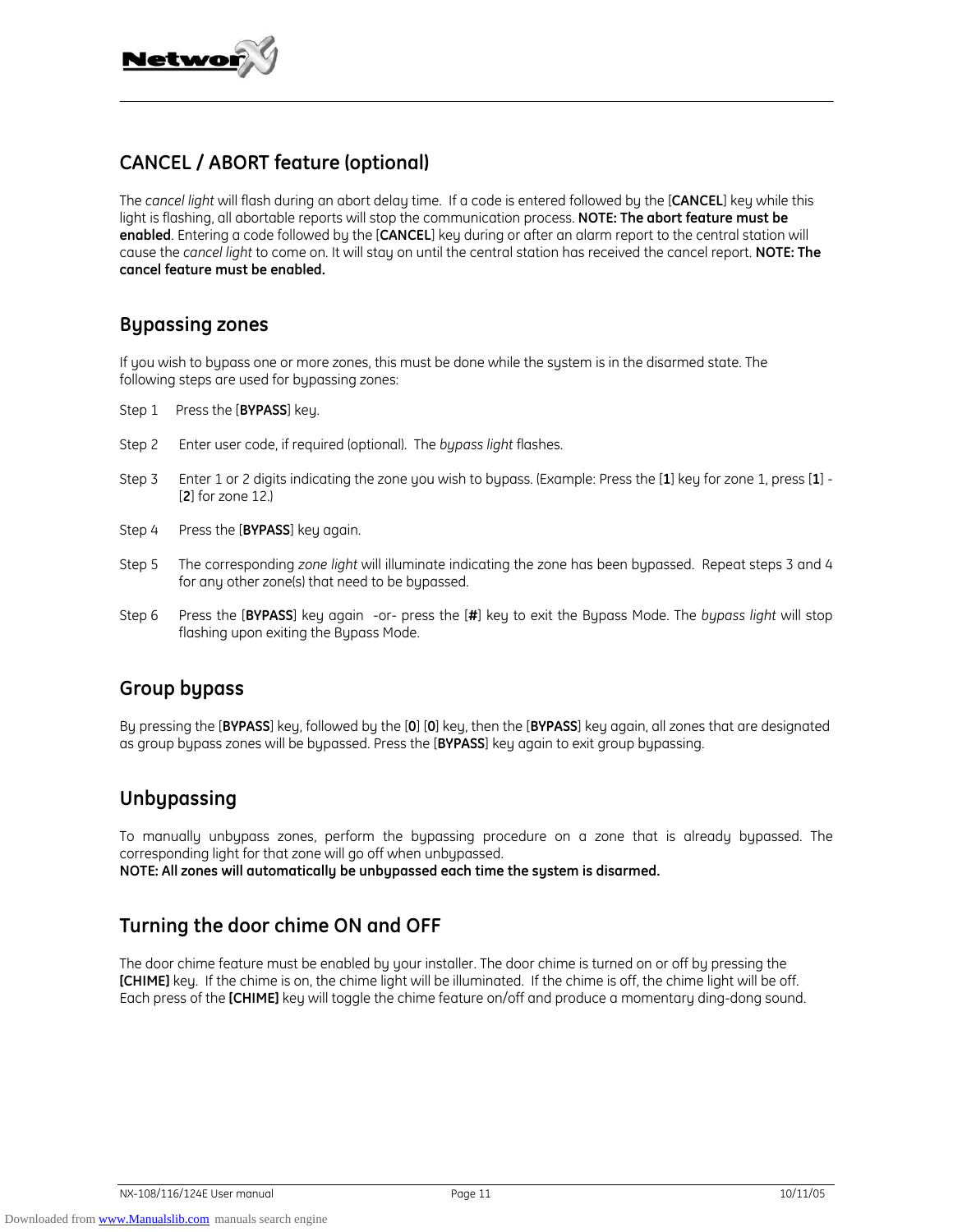

# **ADDING AND CHANGING USER CODES**

Your system must be **Disarmed** to add/change user codes.

- **Step 1** Press [ $\star$ ]-[5].
- Step 2 Enter a "Master Arm/Disarm Code".

**NOTE: For partitioned systems, someone changing the code of another person must have access to all or more partitions than the user being changed.** 

- Step 3 The *ready light* will flash.
- Step 4 Enter the 2 digit (applies to NX4/6/8) or 3 digit (applies to NX8E) "user number" (always enter 2 digit such as [**0**] - [**3**] for user 3, or [**1**] - [**0**] - [**0**] for user 100).
- Step 5 Enter the new four (4) or six (6) digit "user code".

**NOTE**: To delete a user code, enter  $[\mathbf{\ast}]$ - $[\mathbf{\ast}]$ - $[\mathbf{\ast}]$ - $[\mathbf{\ast}]$  for a 4-digit code, or  $[\mathbf{\ast}]$ - $[\mathbf{\ast}]$ - $[\mathbf{\ast}]$ - $[\mathbf{\ast}]$ - $[\mathbf{\ast}]$  for a 6-digit code.

- Step 6 The *ready light* will flash indicating you are back at Step 4 above. If the code is rejected, the sounder will beep 3 times.
- Step 7 If another "user code" needs to be programmed, return to Step 5.
- Step 8 Press the [**#**] key while the *ready light* is flashing to exit the User Code Programming Mode.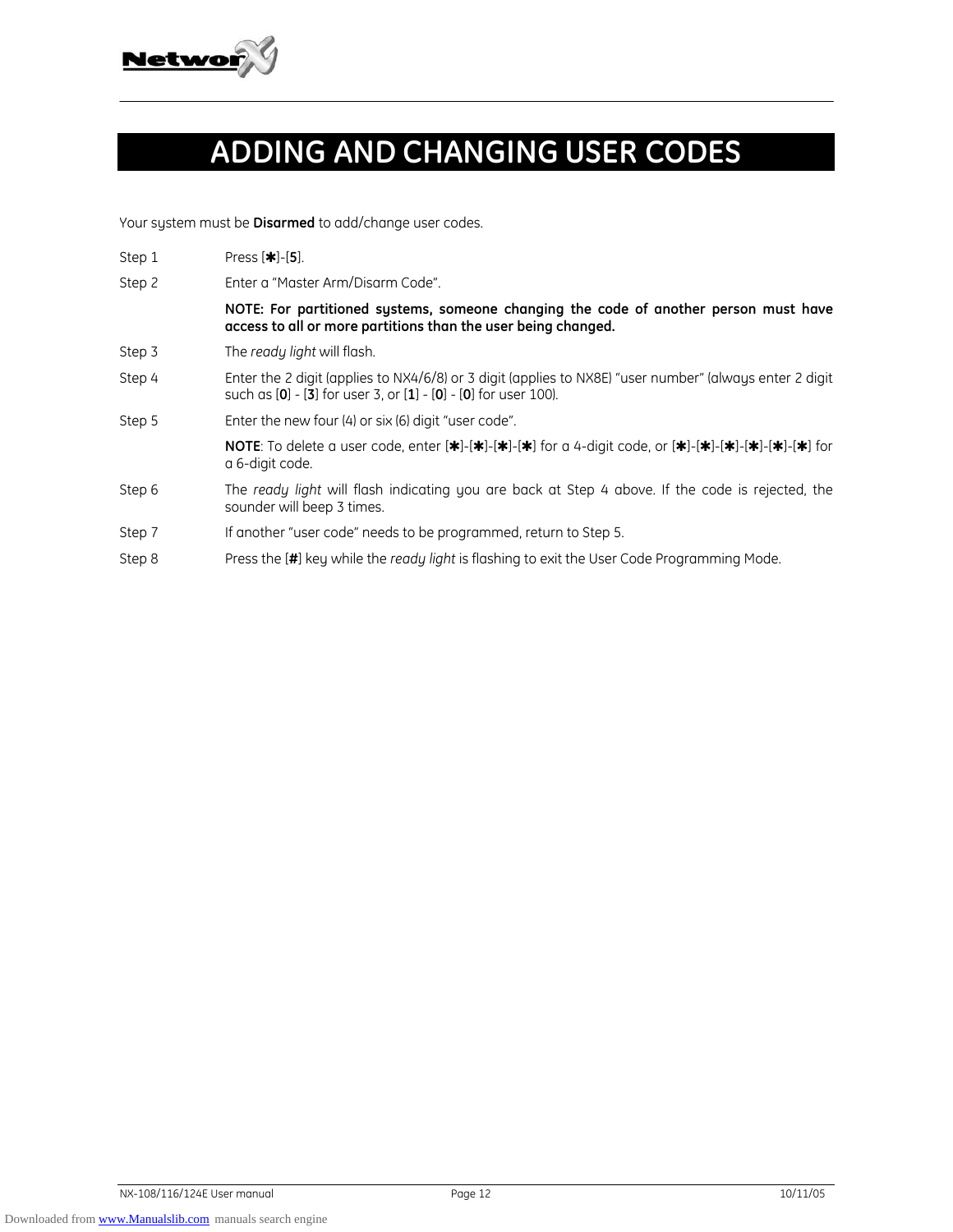

# **ASSIGNING USER CODE AUTHORITY LEVELS**

Assign authority levels to users by following the steps below. Assign user codes before assigning authority levels. Your system must be in the disarmed state to change user code authority levels.

- **Step 1** Press [ $*$ ]-[6].
- Step 2 Enter a "Master Arm/Disarm Code".

**NOTE: Someone changing the authority of another person can only add or remove partition authorization for partitions to which they have access.** 

- Step 3 The *ready light* will flash.
- Step 4 Enter the 2-digit (applies to NX4/6/8) or 3-digit (applies to NX8E) user number. Always use leading zeros when necessary, i.e. "004" for user number 4.
- Step 5 Lights illuminated indicate the authority levels assigned to this code. An explanation of the lights is listed below. You may toggle (turn on/off) the authority level by pressing the number for that authority level.

| <b>LIGHT</b>   | <b>AUTHORITY LEVELS IF LIGHT 8 IS OFF</b>                                                                   |  |  |  |
|----------------|-------------------------------------------------------------------------------------------------------------|--|--|--|
| 1              | (Note: Do not change if on.)<br>Reserved                                                                    |  |  |  |
| $\overline{2}$ | Arm Only                                                                                                    |  |  |  |
| 3              | Arm Only After Close Window                                                                                 |  |  |  |
| 4              | Master Arm/Disarm (can program other codes)                                                                 |  |  |  |
| 5              | Arm/Disarm                                                                                                  |  |  |  |
| 6              | <b>Bypass Zones</b>                                                                                         |  |  |  |
|                | Open / Close Reporting                                                                                      |  |  |  |
| 8              | If this light is on, this code is programmed as a function<br>code. Do not change, Press [#] - [#] to exit. |  |  |  |

- Step 6 Press the [<sup>\*</sup>] key. The *ready light* will flash. This moves you to the partition enable. (The user has access in partitions that are illuminated.)
- Step 7 The illuminated numbers indicate each partition where the user has access. To change any of the partitions where the user has access, press numbers corresponding to areas where you want to give the user access or deny access. (Example: If zone light #2 is lit, then the user is assigned access to partition #2. By pressing the [**2**] key, the light will go off, denying access to partition #2. **Refer to chart shown below**.

| <b>LIGHT</b> | <b>PARTITIONS ASSIGNED</b> |
|--------------|----------------------------|
|              | Partition 1                |
| 2            | Partition 2                |
| 3            | Partition 3                |
|              | Partition 4                |
| 5            | Partition 5                |
| 6            | Partition 6                |
|              | Partition 7                |
|              | Partition 8                |

- Step 8 When the partitions are assigned, press the [ $\blacktriangleright$ ] key. This returns you to Step 3 previously mentioned. At this point you may enter another user number to assign authority level. Repeat Steps 4 - 8 until you have assigned authority levels to all user numbers.
- Step 9 Press the [**#**] key to exit the Assigning Authority Level Program.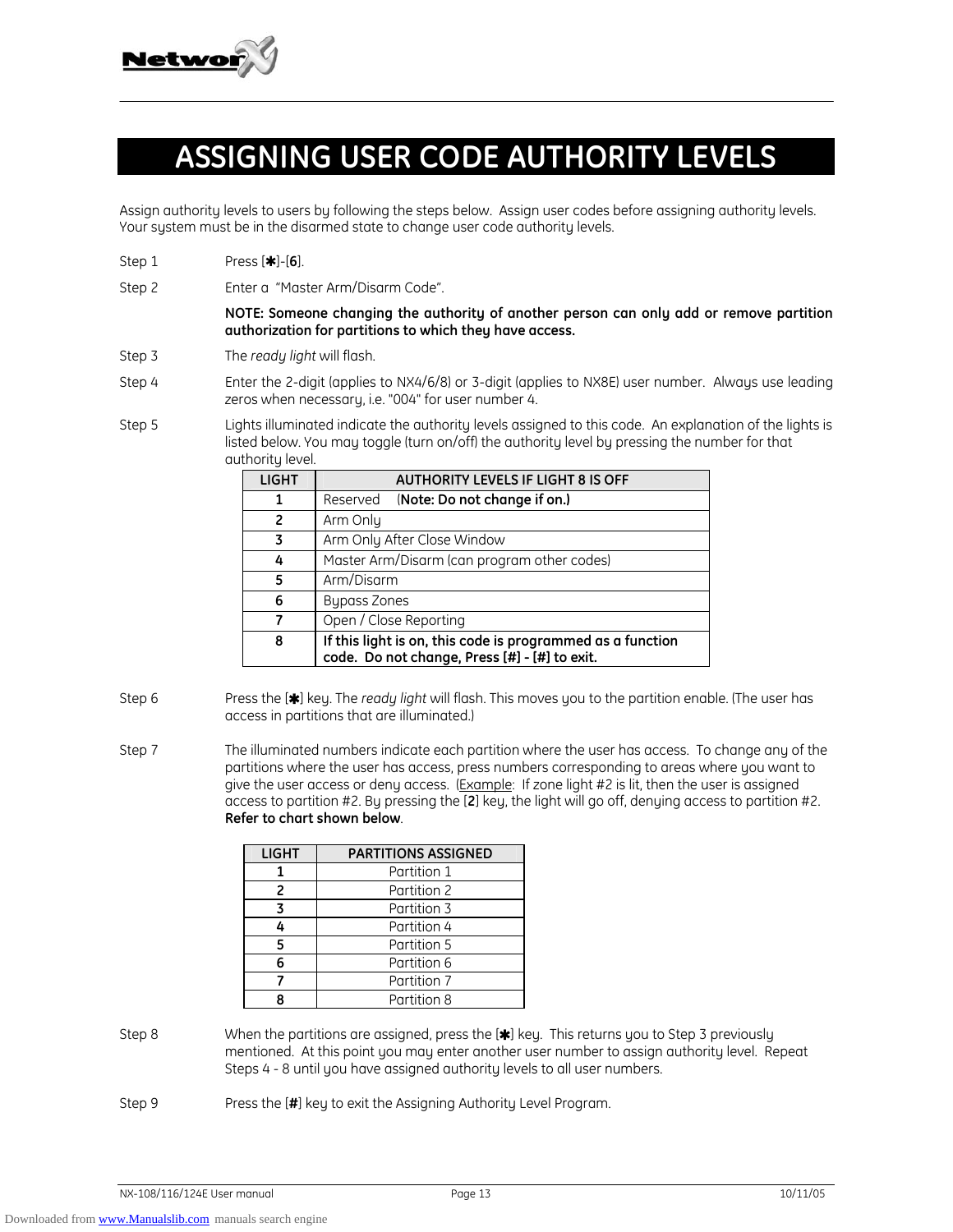

# **OTHER KEYPAD FUNCTIONS**

## **Setting the keypad tone**

| Step 1 | Press the [ <sup>*</sup> ] key.                                                                                                               |
|--------|-----------------------------------------------------------------------------------------------------------------------------------------------|
| Step 2 | Press the [0] key. Keypad is now in the "Adjust Tone" mode.                                                                                   |
| Step 3 | Pressing the [1] key will make the keypad sounder go to higher tones, pressing the [2] key will<br>make the keypad sounder go to lower tones. |
| Step 4 | When the desired tone is reached, press the [#] key to set this tone and exit<br>from the "Adjust Tone" mode.                                 |

# **Change partition (optional)**

| Step 2<br>Press the [1] key.<br>Step 3<br>Press a NUMBER key between 1 and 8 to change partitions momentarily.<br>Step 4<br>If no other key is pressed, it will go back to its standard partition in ten seconds.<br>Step 5<br>pressed for 60 seconds. | Step 1 | Press the [ <sup>*</sup> ] key.                                                                |
|--------------------------------------------------------------------------------------------------------------------------------------------------------------------------------------------------------------------------------------------------------|--------|------------------------------------------------------------------------------------------------|
|                                                                                                                                                                                                                                                        |        |                                                                                                |
|                                                                                                                                                                                                                                                        |        |                                                                                                |
|                                                                                                                                                                                                                                                        |        |                                                                                                |
|                                                                                                                                                                                                                                                        |        | If another key is pressed, the system will remain in the new partition until no keys have been |

## **View alarm memory**

- Step 1 Press the **[**r**]** key.
- Step 2 Press the **[3]** key to display the zone(s) on the keypad that created the last alarm.
- Step 3 The **ALARM MEMORY** feature will flash those zones that created alarms and will light steady those zones that were bypassed during the last alarm.

# **Test function (optional)**

If programmed, this function will perform a battery test, communicator test, and/or a siren test.

- Step 1 **Press [\*] [4] [4].** The test will be performed as programmed.
- Step 2 If the siren test is performed, enter a user code to silence the siren.

### **No alarms will be sent and no reports will be sent unless a communicator test is performed, at which time a test signal will be sent.**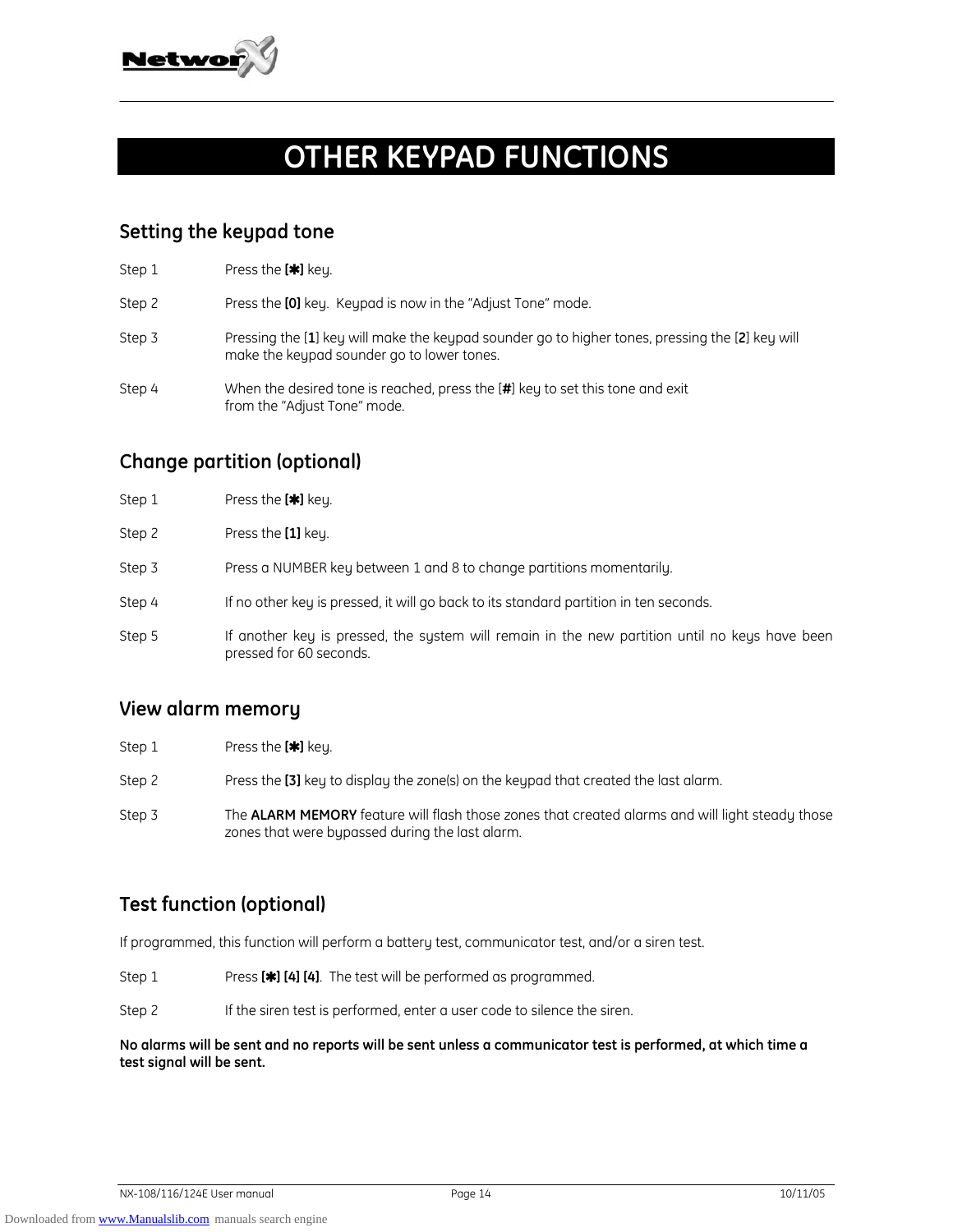

## **Detector reset function**

This function is used to reset Smoke Detectors and Zone Troubles. Your system must be **Disarmed** to use the Reset function.

- Step 1 Press [\*]-[7]. Resets have now been performed. The FIRE light will go off if the smoke detectors have been reset.
- Step 2 If the keypad begins beeping, the reset did not execute properly. Enter your code to silence the keypad. Wait a few minutes and repeat step 2 to attempt another reset. If the keypad still beeps after repeated attempts, please contact your installer.

### **Setting the system clock**

- Step 1 Enter **[**r**][9][7]**.
- Step 2 Enter **[master code]**.

Step 3 Enter the "hour code" which must be two (2) digits. **Note: The clock is a 24-hour clock. Refer to the following table.** 

| <b>Time</b>    | Hour Code | <b>Time</b> | <b>Hour Code</b> | <b>Time</b> | <b>Hour Code</b> |
|----------------|-----------|-------------|------------------|-------------|------------------|
| 12:00 Midnight | 00        | 8:00 AM     | 08               | 4:00 PM     | 16               |
| 1:00 AM        | 01        | 9:00 AM     | 09               | 5:00 PM     | 17               |
| 2:00 AM        | 02        | 10:00 AM    | 10               | 6:00 PM     | 18               |
| 3:00 AM        | 03        | 11:00 AM    | 11               | 7:00 PM     | 19               |
| 4:00 AM        | 04        | 12:00 Noon  | 12               | 8:00 PM     | 20               |
| 5:00 AM        | 05        | 1:00 PM     | 13               | 9:00 PM     | 21               |
| 6:00 AM        | 06        | 2:00 PM     | 14               | 10:00 PM    | 22               |
| 7:00 AM        | 07        | 3:00 PM     | 15               | 11:00 PM    | 23               |

Step 4 Enter the "minutes code" which must be two (2) digits. Example: 7 minutes after would be entered [**0**] – [**7**].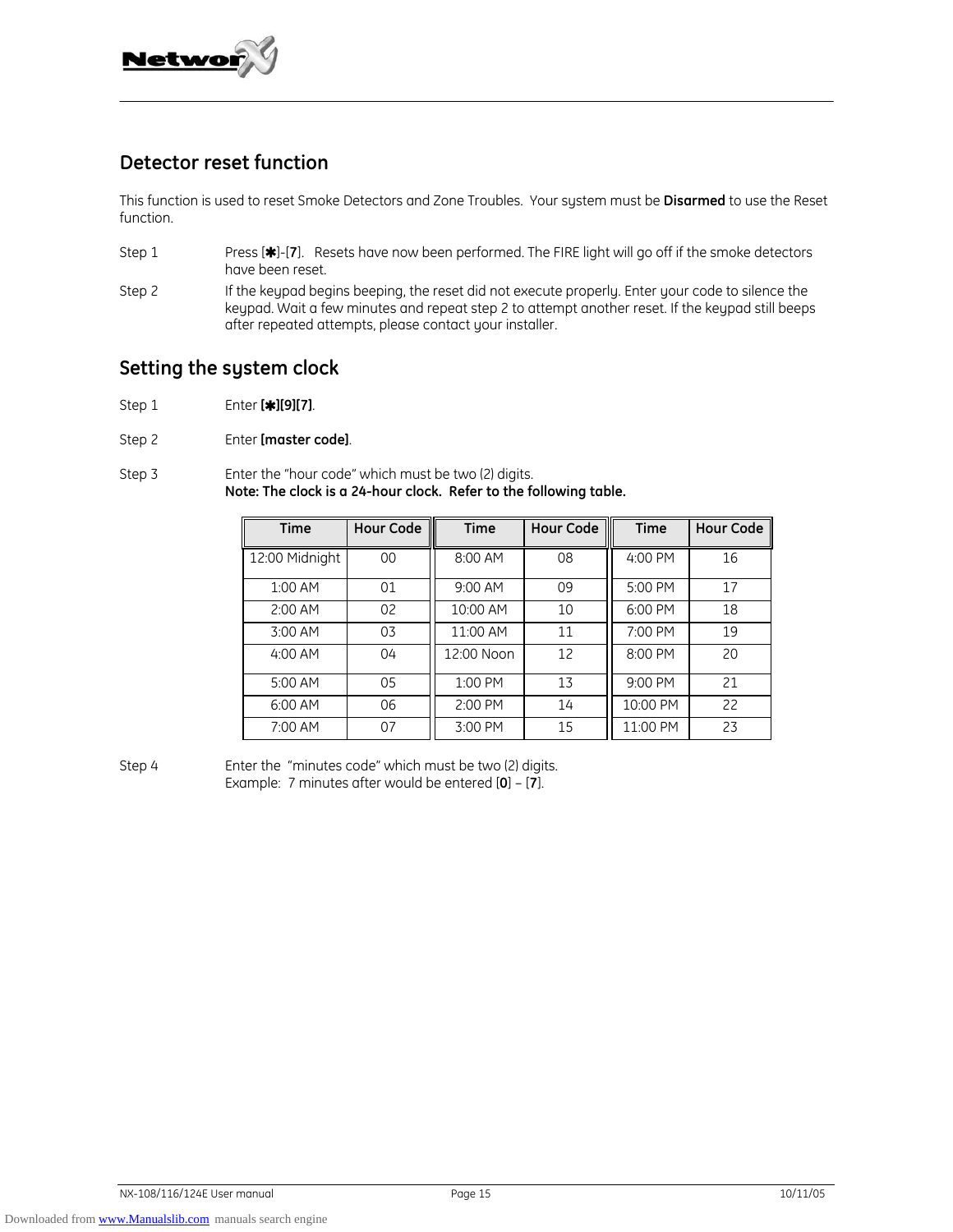

# **Setting the system date**

- Step 1 Enter **[**r**] [9][6]**.
- Step 2 Enter **[master code]**.

| Step 3 | Enter the "Day of Week"<br>$1 =$ Sunday<br>$2 =$ Monday           | $3 = Tuesday$<br>$4 =$ Wednesday                                                                                    | $5 =$ Thursday<br>$6 =$ Fridau                                           | $7 =$ Saturday |
|--------|-------------------------------------------------------------------|---------------------------------------------------------------------------------------------------------------------|--------------------------------------------------------------------------|----------------|
| Step 4 | $01 =$ January<br>$02$ = February<br>$03$ = March<br>$04 =$ April | Enter the "Month Code". Must always be two (2) digits.<br>$05 =$ Mau<br>$06 = June$<br>$07 =$ July<br>$08 =$ August | $09$ = September<br>$10 = October$<br>$11 =$ November<br>$12 = December$ |                |
| Step 5 | Example: The $5th$ would be entered as $[0]$ – $[5]$ .            | Enter the "Day Code". Must always be two (2) digits.                                                                |                                                                          |                |
| Step 6 | Enter the last two digits of the "Year Code".                     |                                                                                                                     |                                                                          |                |

Example: For 2003 enter **[0] – [3].** 

# **KEYPAD CONTROL TONES (BEEPS)**

A sounder is built into the keypad. If programmed, your system keypad may sound for any of the following reasons:

- Beeps for all keypresses.
- Sounds a continuous tone during the Entry delay time.
- Pulses when a day zone is violated while the system is disarmed.
- Pulses when a FIRE zone has a trouble condition.
- Beeps 3 times for trying to arm with the "Ready" light off, if "Force Arming" has not been selected.
- Beeps for 1 second or emits a "ding-dong" sound for the "Chime" feature.
- Beeps during an exit delay; beeps rapidly for the last 10 seconds of an exit delay; and beeps 1 second at the end of the exit delay.
- Pulses when the armed status changes and the AC power is off.
- Pulses when the armed status changes and any zone(s) are bypassed.
- Pulses when the armed status changes and a low battery is detected.
- Pulses when the armed status changes and a Tamper condition is detected.
- Beeps to indicate Telephone Line Cut, if selected.
- Pulses when one or more of the following conditions are detected: Zone or Box Tamper, Low Battery, AC Power Fail, or Expander trouble.
- Beeps 3 times every minute indicating a low battery or missing transmitter is detected (if wireless device is in system). Entering code will suppress the sounder for 12 hours.

Entering a valid code will silence the keypad sounder when it is pulsing. The arm/disarm state of your system will not change when entering a code to silence a pulsing keypad sounder. Please contact your installer if a trouble condition exists.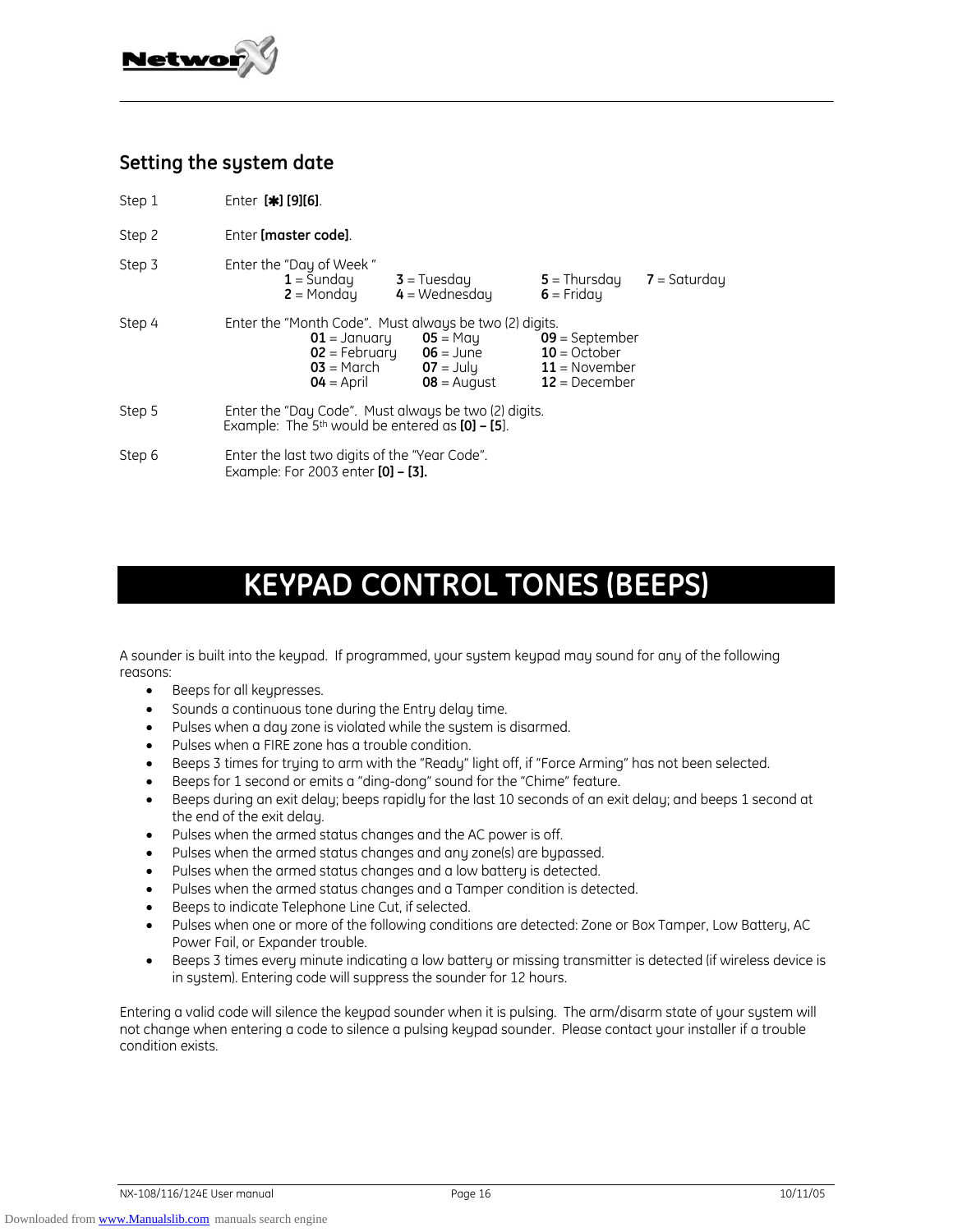

# **APPENDIX A – REFERENCE TABLES**

### **IMPORTANT**

**These reference tables on the following pages need to be completed by your installer.** 

**Keep these tables in a safe place!**

| Installing/Service Company |   | ٠       |
|----------------------------|---|---------|
| Address                    | ٠ |         |
|                            |   |         |
| Telephone number           |   |         |
| Name central station       |   | $\cdot$ |

Telephone number central station : \_\_\_\_\_\_\_\_\_\_\_\_\_\_\_\_\_\_\_\_\_\_\_\_\_\_\_\_\_\_

#### **Function codes programmed**

| <b>Function code</b> | Controls function (action) |
|----------------------|----------------------------|
|                      |                            |
|                      |                            |
|                      |                            |
|                      |                            |
|                      |                            |
|                      |                            |
|                      |                            |

**Entry/exit delay times in seconds :** 

| <b>Exit delay time:</b> | Secondary Exit delay time:  |  |
|-------------------------|-----------------------------|--|
| Entry delay time:       | Secondary Entry delay time: |  |

**This system counts \_\_\_\_\_\_ zones** 

**Programmed functions:** 

- 
- 
- 
- Change partitions (LED) Re Exit
- 
- $\Box$  Communicator test  $\Box$  Siren test
- **Q** Manual fire alarm
- **Q** Manual medical alarm
- **Q** Manual panic alarm
- Abort delay Forced arming
	- **Q** Group bypass
- **Q** Cancel alarm **Q** Cancel alarm **Q** Cancel alarm
	-
	- □ Service Light/Message enabled
	-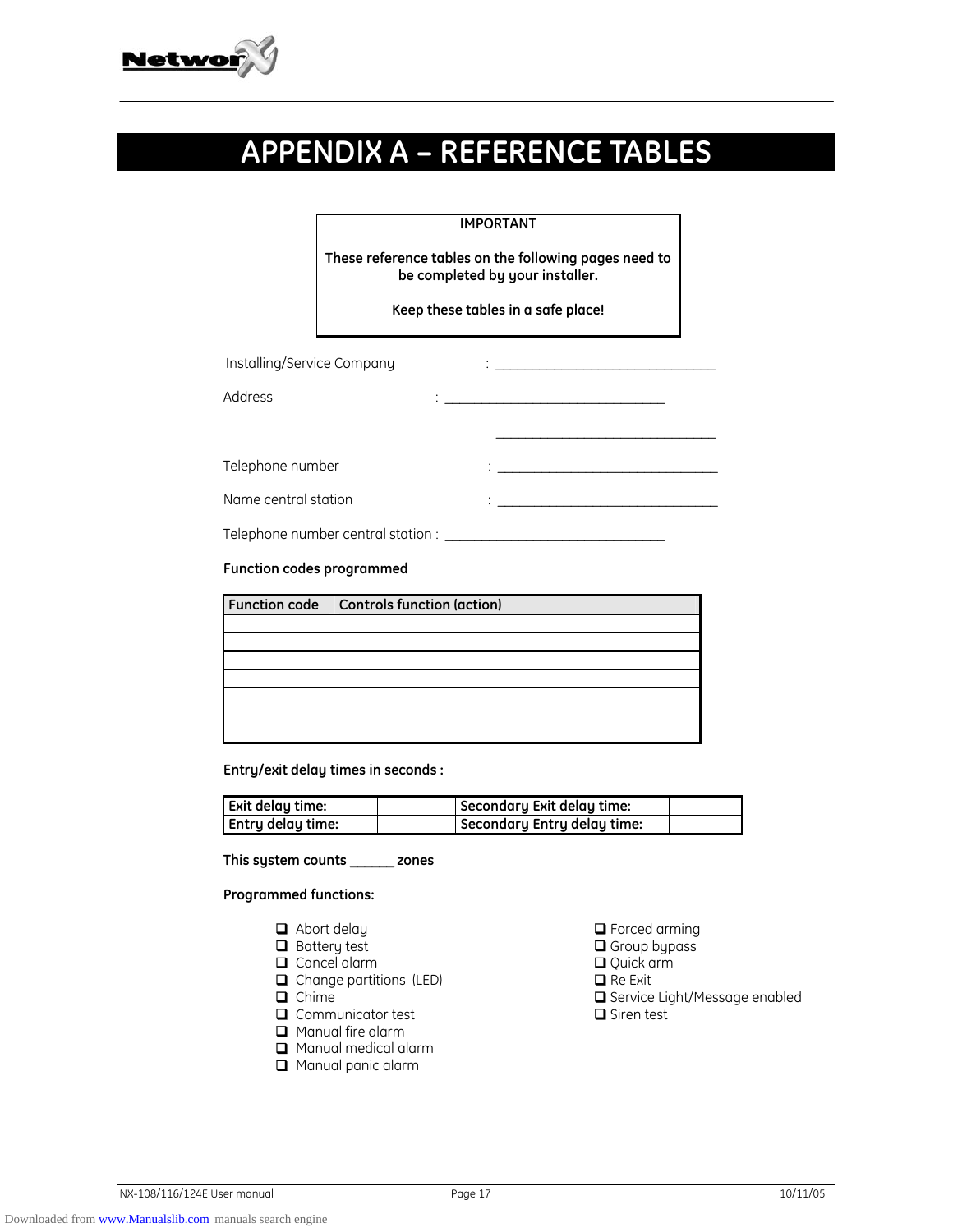

### **Zone descriptions**

| Zone 1  |  |
|---------|--|
| Zone 2  |  |
| Zone 3  |  |
| Zone 4  |  |
| Zone 5  |  |
| Zone 6  |  |
| Zone 7  |  |
| Zone 8  |  |
| Zone 9  |  |
| Zone 10 |  |
| Zone 11 |  |
| Zone 12 |  |
| Zone 13 |  |
| Zone 14 |  |
| Zone 15 |  |
| Zone 16 |  |
| Zone 17 |  |
| Zone 18 |  |
| Zone 19 |  |
| Zone 20 |  |
| Zone 21 |  |
| Zone 22 |  |
| Zone 23 |  |
| Zone 24 |  |